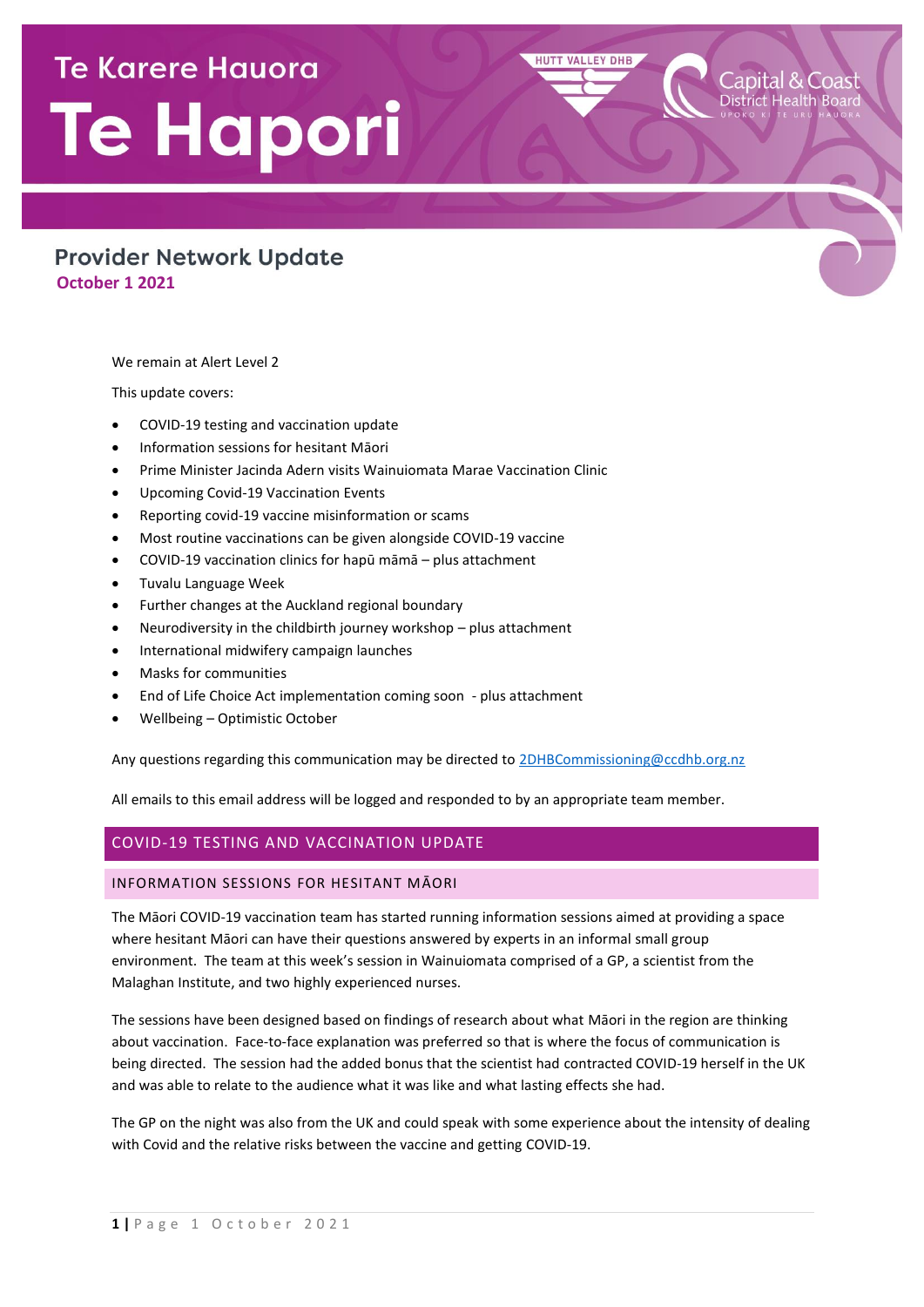#### PRIME MINISTER JACINDA ADERN VISITS WAINUIOMATA MARAE VACCINATION CLINIC

Prime Minister Jacinda Ardern visited the Wainuiomata Marae COVID-19 Vaccination Clinic today much to the delight of many rangatahi who came across from Wainuiomata College across the road. The school has been running debates about COVID vaccination which had led to a rise in the number of rangatahi choosing to get vaccinated according to clinic lead General Manager Teresea Olsen.



Ms Ardern was guided around the clinic by clinical lead Cherry Matthews and Teresea Olsen, and spoke with staff and those who were there to be vaccinated. Selfies were snapped in abundance.

The focus for the Prime Minister was on vaccination of Māori within the Welllington Region. At 64% of Māori in the region having had their first dose, Wellington ranks in first place for Māori vaccination percentages across all regions. However the focus is now on how to reach and engage with the next 20% of Māori who are not yet vaccinated.

All providers are developing mobile services, and data which shows how many unvaccinated people are in each suburb means more precise targeting of where those mobile services are located and how communication is created for each community.

[https://www.stuff.co.nz/national/health/coronavirus/126553075/covid19-youth-may-be-the-last-group-to](https://www.stuff.co.nz/national/health/coronavirus/126553075/covid19-youth-may-be-the-last-group-to-get-jabbed-but-theyre-one-of-the-quickest-prime-m)[get-jabbed-but-theyre-one-of-the-quickest-prime-m](https://www.stuff.co.nz/national/health/coronavirus/126553075/covid19-youth-may-be-the-last-group-to-get-jabbed-but-theyre-one-of-the-quickest-prime-m)

## UPCOMING COVID-19 VACCINATION EVENTS

Community Covid-19 Vaccination Day. Saturday 2 October, 9:30 to 4:30 pm, St Anne's Church, 22 Emmett Street,Newtown. Walk in appointments are welcome. This event is organised by TŪ ORA Compass Health with the Newtown Union Health Service.

Our first Rainbow Community vaccination event will be held on Sunday 3 October, 10:30 -1pm, at the Hearing Association 16 Kent Terrace, Mount Victoria. Rainbow events are accessible events on specific days where we will have community representatives and support people available. Staff are briefed on safe and inclusive language for LGBTIQA+ people and have guidelines in place. Bookings preferred, walk in options are also welcome. Call 0800 829 935, Text 027 281 5017, Email[: CovidVaxAccessibility@ccdhb.org.nz](mailto:CovidVaxAccessibility@ccdhb.org.nz)

The next Sky Stadium drive-through event will run from 15-18 October - to cover 2nd dose appointments.

Full information around vaccination sites can be found here:

Wellington[: https://www.healthpoint.co.nz/covid-19-vaccination/wellington/](https://www.healthpoint.co.nz/covid-19-vaccination/wellington/) Hutt Valley:<https://www.healthpoint.co.nz/covid-19-vaccination/hutt/>

Full information around testing sites is available here.

Wellington[: https://www.healthpoint.co.nz/covid-19/wellington/](https://www.healthpoint.co.nz/covid-19/wellington/) Hutt Valley:<https://www.healthpoint.co.nz/covid-19/hutt/>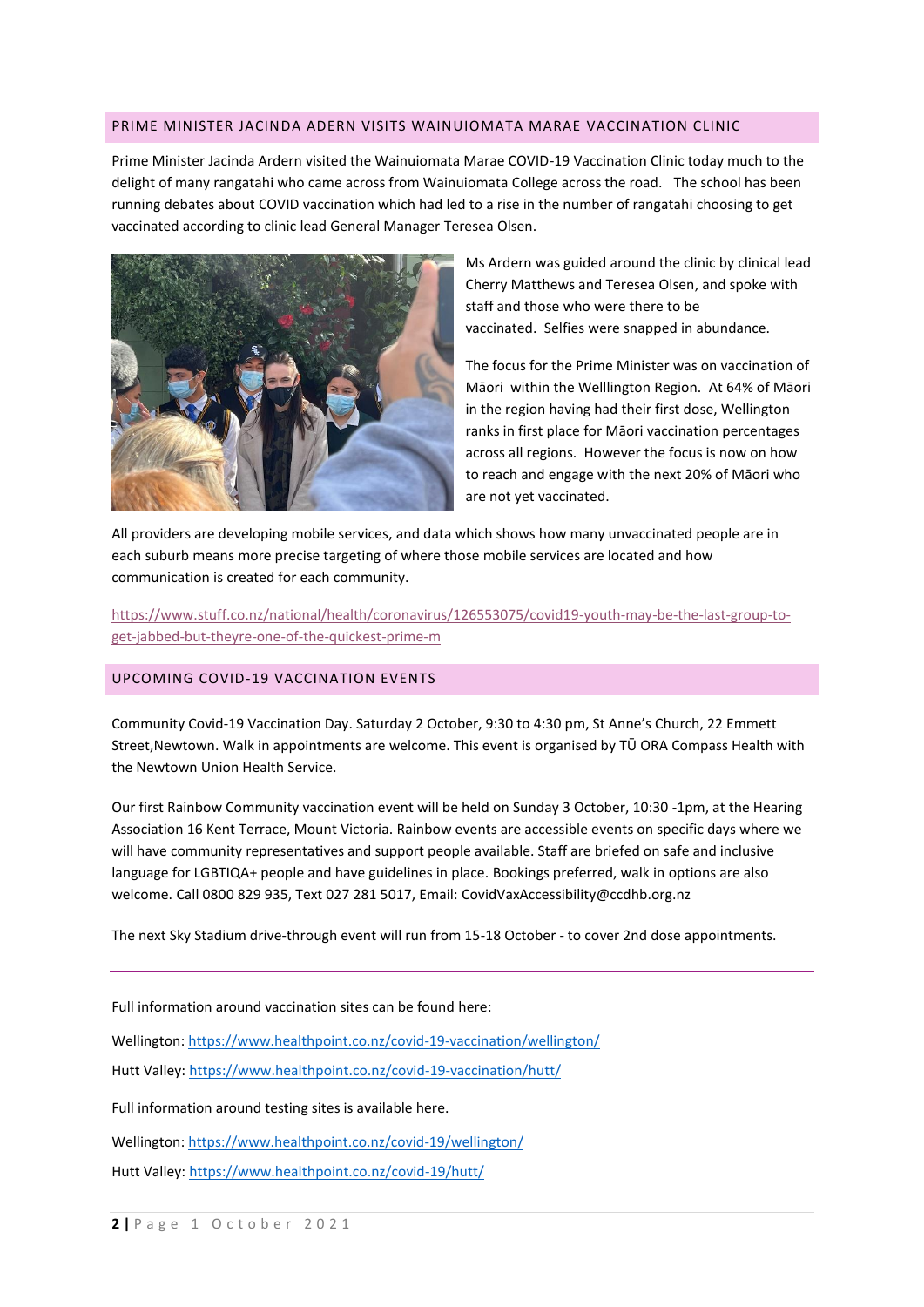## REPORTING COVID-19 VACCINE MISINFORMATION OR SCAMS

CERT, the government organising working to stop the spread of mis- and dis-information about the COVID-19 vaccine is interesting in reports of any emails, social media posts, leaflets and the like. You can forward any emails, scans or images of vaccination misinformation to [covid@ops.cert.govt.nz](mailto:covid@ops.cert.govt.nz)

More information on their website here: [https://www.cert.govt.nz/individuals/common-threats/covid-19](https://www.cert.govt.nz/individuals/common-threats/covid-19-vaccine-scams/report-covid-19-vaccine-scams-or-misinformation/) [vaccine-scams/report-covid-19-vaccine-scams-or-misinformation/](https://www.cert.govt.nz/individuals/common-threats/covid-19-vaccine-scams/report-covid-19-vaccine-scams-or-misinformation/)

This site is also good for checking any other scams circulating such as the flubot malware targeting Android phones:<https://www.cert.govt.nz/individuals/alerts/flubot-malware-infecting-android-phones/>

## MOST ROUTINE VACCINATIONS CAN BE GIVEN ALONGSIDE COVID-19 VACCINE

As announced late last week, New Zealanders can now receive the majority of other vaccines before, after, or at the same time as their COVID-19 vaccine.

There has been a disruption to routine vaccinations throughout the pandemic so this change to the immunisation programme will help get routine vaccinations back on track. The COVID-19 Technical Advisory Group (CV-TAG) has recommended that most routine vaccinations such as MMR, HPV and the influenza vaccine may be administered before, after, or at the same time as the Pfizer COVID-19 vaccine, without concern for spacing. The exception to this is the shingles vaccine, which has a recommended seven-day gap.

The recommended standard six-week gap between dose 1 and dose 2 of the Pfizer COVID-19 vaccine remains.

We have seen the impacts of the Delta COVID-19 outbreak in recent weeks, but it wasn't long ago that we had a measles outbreak in New Zealand. It's important that you don't delay routine immunisations, as they help to prevent widespread illness and protect our communities.

Recommended routine vaccinations can be viewed on th[e New Zealand Immunisation Schedule.](https://urldefense.com/v3/__https:/www.health.govt.nz/our-work/preventative-health-wellness/immunisation/new-zealand-immunisation-schedule__;!!A3teau8g8Q!F6MZGiNaomVVZx_l83HMnFQhWmwZcj6OnuSDAGK1uj75B_af_da1fZOHAA_AhCQ$)

## COVID-19 VACCINATION CLINICS FOR HAPŪ MĀMĀ

A reminder that Ora Toa has set aside a safe, supportive environment on Mondays from 10.30am to 2.30pm specifically for hapū māmā who would like to get vaccinated. **These clinics will start on Monday 11th October**, and include longer appointment times for asking questions. The environment is low sensory, quiet and spacious, and means hapū māmā can be vaccinated alongside other hapū māmā and be together as a community.

See **attached pdf** for information on how to organise an appointment or a discussion for a woman who would like more information.

#### COVID-19 VACCINE INFO FOR HAPŪ MĀMĀ

Royal Australia & NZ College of Obstetricians and Gynaecologists – RANZCOG – has shared a video on social media to encourage hapū māmā to get vaccinated and why it's important. The video features māmā and daughter team – Dr Kasey Tawhara who is an obstetrician and her māmā Dr Pauline Gray who is a midwife. It is encouraging to see the video has had almost 2000 views. You can see it here:<https://fb.watch/81aHTwcTzc/>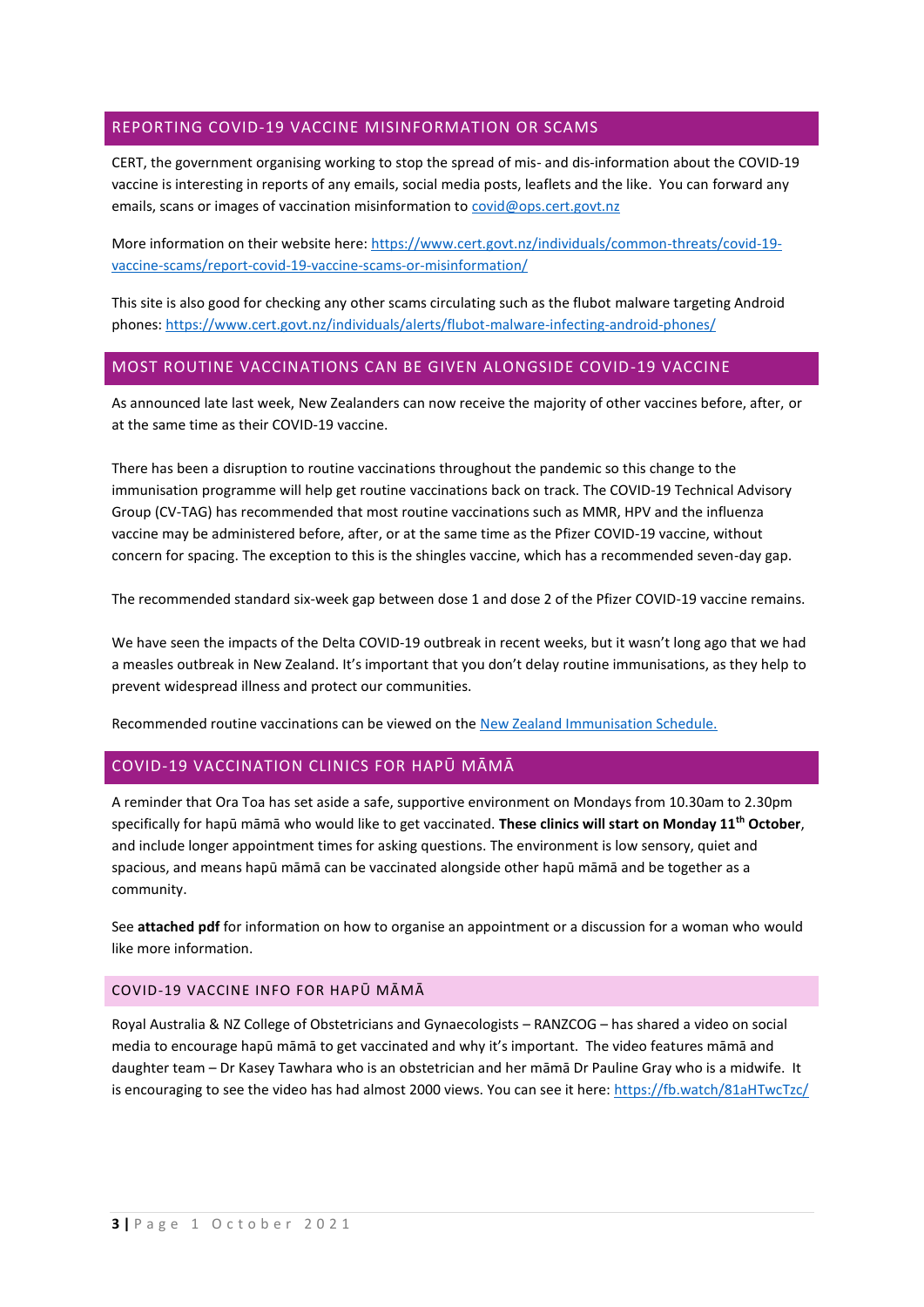## TUVALU LANGUAGE WEEK

This week just ended was Tuvalu Language Week with the theme, "Fakaakoigina tou iloga kae tukeli ke magoi mote ataeao", which in English means, "Embracing our culture and a more secure vibrant future."

Pacific Health Plus (PHP) runs a COVID-19 vaccination clinic out of Freedom Church, Porirua.



A relationship of trust is key to running a vaccination clinic with local and easy to access for Pacific People, and could offer vaccinations in a culturally-appropriate setting.

GP and clinical leader for Pacific Health Plus Dr Esela Natano (pictured left) is of Tuvaluan descent, and encourages healthcare staff to learn and speak a few Tuvaluan words, and by embracing some of the cultural values:

He says sharing and caring is very strong in our culture.

"The language and culture is our identity, it's the only thing that can show that you are Tuvaluan."

#### FUN FACTS ABOUT TUVALU

- Tuvalu is made up of nine inhabited islands with a population of approximately 11,000.
- It is the fourth-smallest nation in the world.
- Approximately 4,653 people who identify as being from Tuvalu living in NZ, according to the 2018 Census.
- Tuvalu language is very similar to Samoan.
- Download and print [Tuvalu language cards,](https://www.mpp.govt.nz/assets/Pacific-Language-Cards/Te-Gana-Tuvalu-Language-Cards.pdf) featuring a pronunciation guide, the alphabet, everyday phrases, a short prayer and hymn.
- Find out more about Tuvalu Language Week, including online events, on the Ministry of Pacific Peoples [website.](https://www.mpp.govt.nz/programmes/pacific-language-weeks/tuvalu-language-week-2021/)
- [Tuvalu COVID-19 vaccination resources](https://covid19.govt.nz/iwi-and-communities/translations/tuvaluan/) can be found here.

## FURTHER CHANGES AT THE AUCKLAND REGIONAL BOUNDARY

Additional reasons for permitted travel have been introduced for movement across the Auckland boundary.

The additional permitted travel reasons are for:

- people relocating permanently to:
- move into a new property that they have purchased or rented
- start a new job
- undertake tertiary education or study
- shared caregiving arrangements
- people returning home from Alert Level 3 to Alert Level 2.

In these circumstances people no longer need to apply for a personal travel exemption. As long as they bring proof of their reason for travel to the boundary they will be allowed to cross.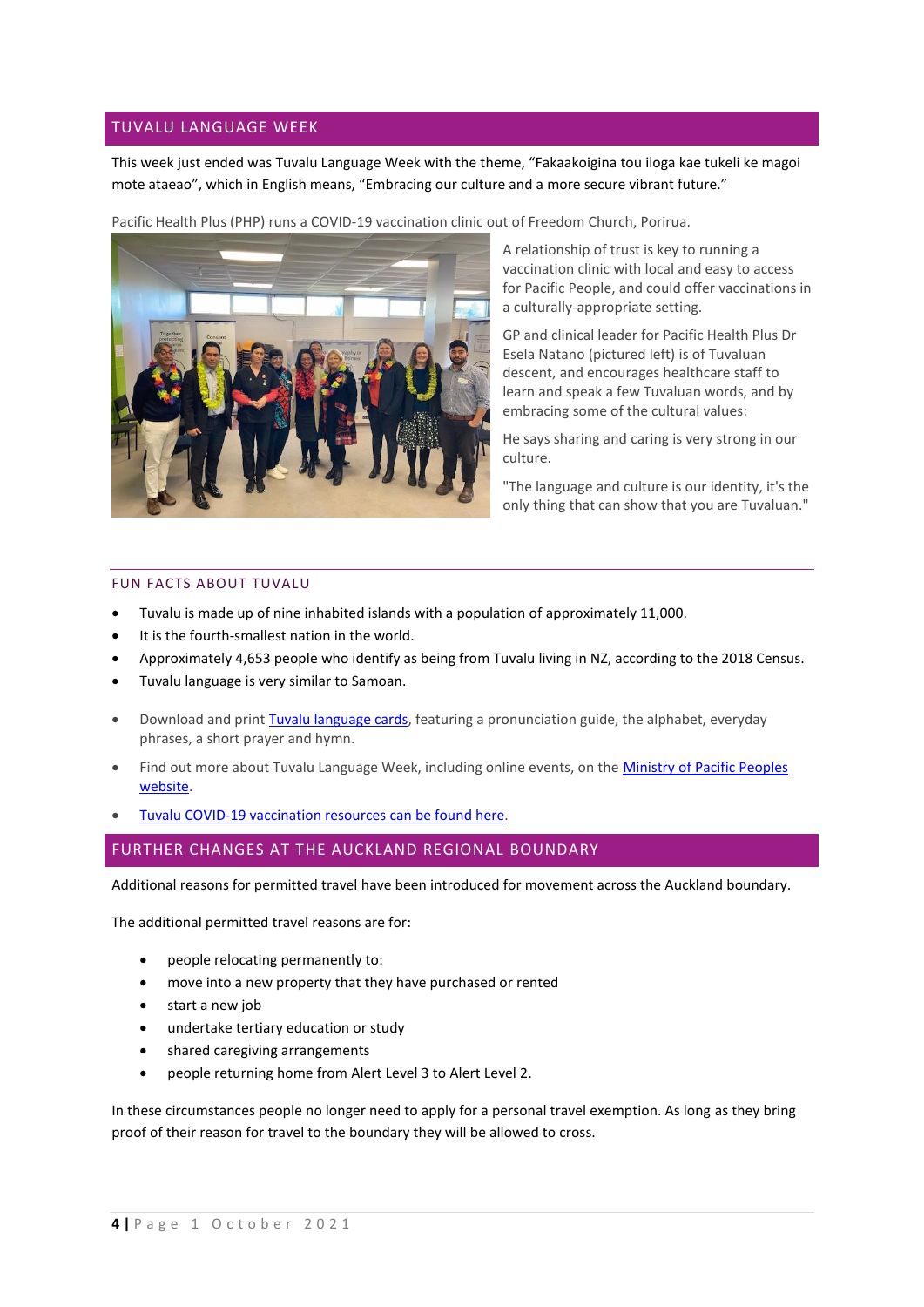## NEURODIVERSITY IN THE CHILDBIRTH JOURNEY WORKSHOP

Neurodivergent persons find themselves in a health-care system often unable to respond to their specific needs. This workshop continues the korero around helping Neurodivergent persons and health professionals support each other in the pregnancy, birthing and early parenting journey.

Neurodivergent speakers will present on the latest evidence and lived experience at a workshop on **Tuesday 5 Octobe**r, exploring care for Tangata Whaitakiwātanga (Autistic) and Aroreretini (ADHD) consumers through the child bearing journey. Neurodiversity is the idea that the range of brain types and neurological functioning, particularly in the areas of sociability, learning, attention, and mood, is quite broad and should be regarded as part of normal human life. One of the biggest gaps in neurodiversity research is in pregnancy and parenting.

1) Morning Session (for health professionals and general public admission) starting at 8.45am - 12.45pm

2) Afternoon session (for health professionals only) starting at 1.30pm - 4.00pm. Note you are also welcome to come to the morning session as well.

These sessions will both be at the Learning Centre, Hutt Valley DHB. You can attend in person or you can zoom in. Zoom details [below.](http://intranet.huttvalleydhb.org.nz/news/latest-news/2021-09-21-neurodiversity-in-the-childbirth-journey-workshop/) Health professionals attending will be able to gain Midwifery Council Continuing Education Hours. A sensory-friendly room has been provided and fidget toys will be available.

#### FOR MORE INFORMATION:

Full details and bios of speakers is attached can be downloaded here: [http://www.huttmaternity.org.nz/resources/latest-news/2021-09-15-neurodiversity-in-the-childbirth-journey](http://www.huttmaternity.org.nz/resources/latest-news/2021-09-15-neurodiversity-in-the-childbirth-journey-workshop/neurodiversity-study-day-programme-and-speakers-final.pdf)[workshop/neurodiversity-study-day-programme-and-speakers-final.pdf](http://www.huttmaternity.org.nz/resources/latest-news/2021-09-15-neurodiversity-in-the-childbirth-journey-workshop/neurodiversity-study-day-programme-and-speakers-final.pdf)

For more information and to RSVP for either session please email: [BirthForEveryone@huttvalleydhb.org.nz](mailto:BirthForEveryone@huttvalleydhb.org.nz)

## INTERNATIONAL MIDWIFERY CAMPAIGN LAUNCHES



An international recruitment campaign has been launched to help address workforce pressures and encourage international candidates to join our talented workforce. With the help of an external recruitment organisation, this campaign will help reach the widest pool of candidates possible. The intent for this international campaign is to ensure there isn't any added pressure placed on the already tight domestic workforce pool.

As part of this campaign [a microsite has been developed](https://www.justbreathemidwives.co.nz/) to showcase our region, the important mahi that midwives do, and to provide relevant information for those looking to move into our wonderful region. This microsite is live as of today, and will be followed by advertising in international journals and job boards.

We look forward to welcoming additional midwives into our DHBs and region. If you have any questions, please contact [Jolene.Ingram@ccdhb.org.nz.](mailto:Jolene.Ingram@ccdhb.org.nz)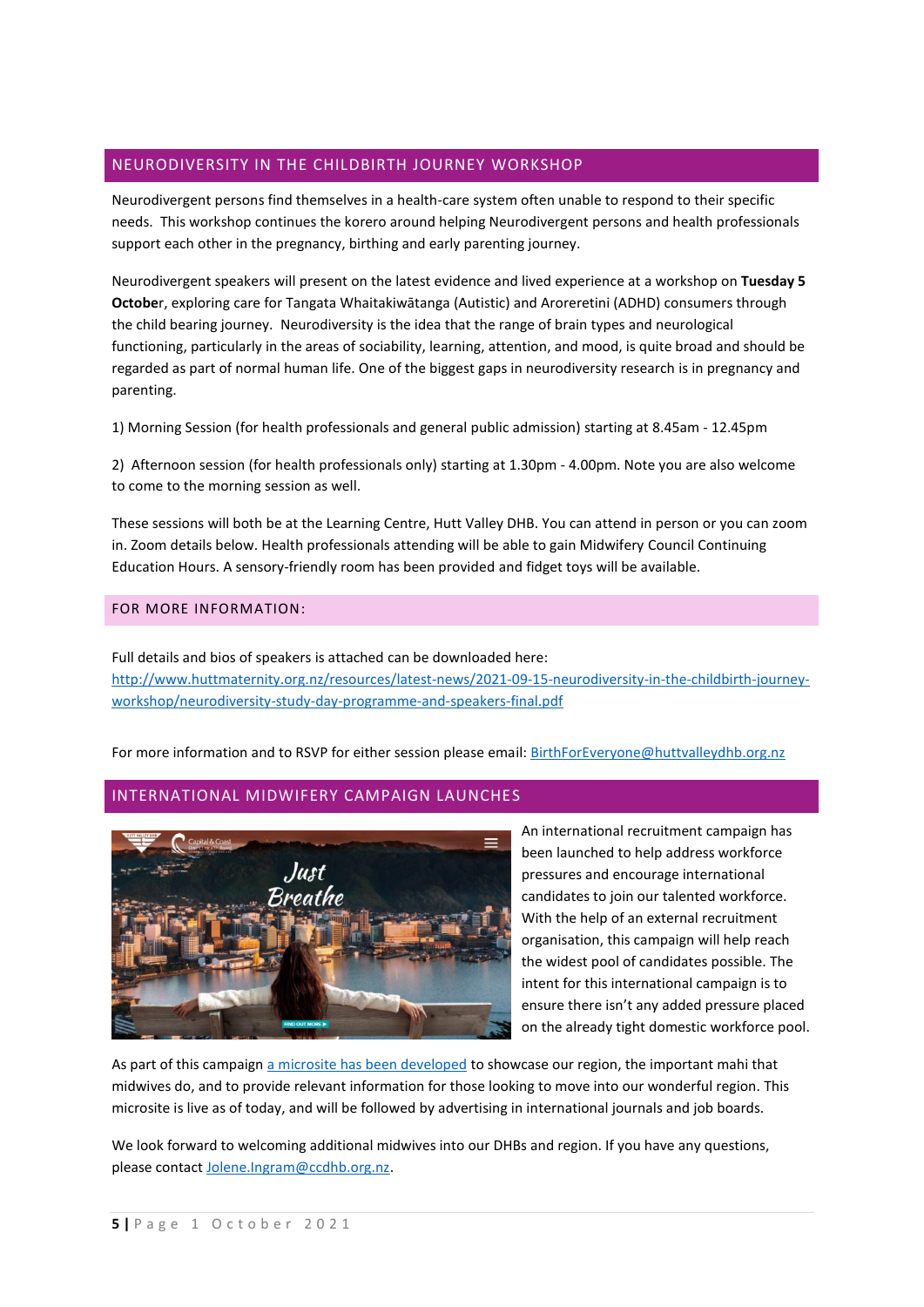## MASKS FOR COMMUNITY

To tackle mask poverty members of the Pomare Sewing Group, the Common Unity Project Aotearoa, plus local groups in Petone and Porirua, and in Rimutaka Prison, have sewn 4000 reusable masks.

The project initially saw the distribution of 16000 disposable masks throughout Wellington, Hutt Valley and Porirua as a first phase response to the announcement of mandatory mask wearing as part of the recent lockdown. Phase 2 was about finding a sustainable alternative solution by approaching local community groups to source materials and sew reusable ones.

DHB Māori Health Service Planning & Integration Managers Korena Wharepapa-Vulu & Anita Taggert helped co-ordinate the project aiming to get as many masks out in to the community by using our community providers as distribution and collection points for those in need and help alleviate any mask poverty.

Kōkiri Marae Health Services, Te Rūnanganui o Te Āti Awa, Pacific Health Service, Nāku Ēnei Tamariki and many other local providers throughout the region, all contributed to the distribution of masks through their services with a focus on supporting Māori, Pacific and disabled peoples.



Kathy Samuel, 70, got stuck into sewing as part of the Pomare Sewing Group with her mokopuna, Aaliyah Tamatea-Samuels, 22. Kathy has always enjoyed sewing and asked to teach people how to sew masks. Aaliyah couldn't sew at all before starting on these and says she can now "make masks like a pro"

## END OF LIFE CHOICE ACT IMPLEMENTATION COMING SOON

The Act comes into effect from Sunday 7 November – 12 months after the public voted in support of it through a binding referendum. Once the Act comes into effect, assisted dying will be lawful in New Zealand. The End of Life Choice Act 2019 outlines the legal framework that gives people with a terminal illness and who meet the eligibility criteria the option to request medical assistance to end their lives.

We know this change will impact many of you and we encourage you to start conversations with your teams to let them know this change is coming and encourage them to do the on-line learning module. These training resources are for health professionals only. If you don't already have a [LearnOnline account,](https://learnonline.health.nz/login/index.php) you can create one to access the learning.

Further learning modules for health professionals will be released over the coming months and will focus on conversations about assisted dying, the assisted dying care pathway and supporting staff to have the conversations around this topic.

The attached [information sheet provides training](https://www.health.govt.nz/system/files/documents/pages/end-life-choice-act-2019-overview-online-learning-module-may21.pdf) help for you and your teams log in.